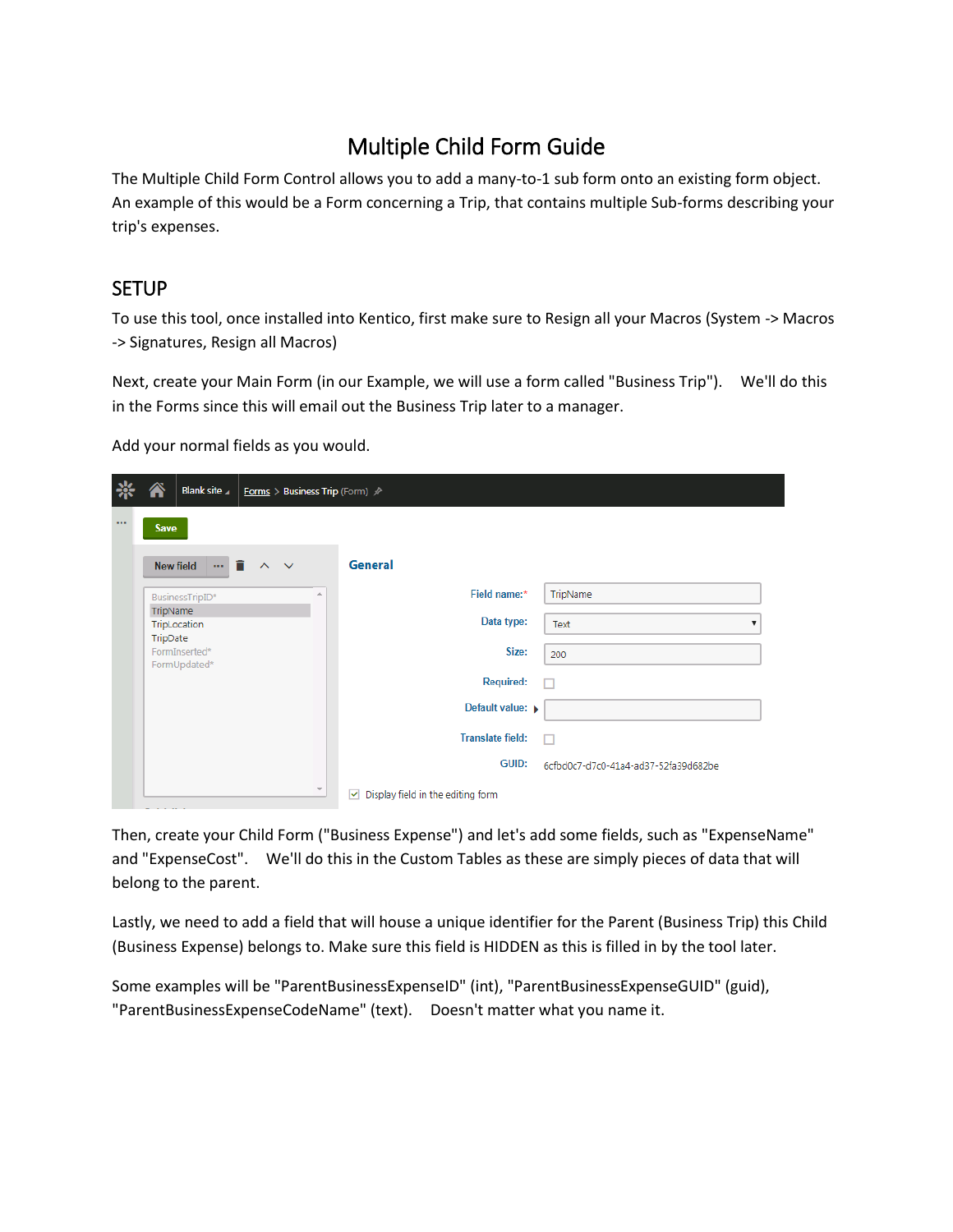|                                | Blank site                                      |                          |                         | Custom tables > Business Expense (Custom table)         |
|--------------------------------|-------------------------------------------------|--------------------------|-------------------------|---------------------------------------------------------|
| <b>Save</b>                    |                                                 |                          |                         |                                                         |
|                                | n<br><b>New field</b><br>$\cdots$               | $\wedge$<br>$\checkmark$ |                         | General                                                 |
| ItemID*                        |                                                 |                          | A                       | Field name:*<br>ParentBusinessTripID                    |
|                                | ExpenseName<br>ExpenseCost                      |                          |                         | Data type:<br>Integer number<br>▼                       |
| ItemGUID*                      | ParentBusinessTripID*                           |                          |                         | <b>Required:</b><br>$\overline{\mathbf{v}}$             |
|                                |                                                 |                          |                         | Default value: >                                        |
|                                |                                                 |                          |                         | GUID:<br>22061d09-ae15-482b-9068-dbcd83e7a987           |
|                                |                                                 |                          |                         | $\vee$ Display field in the editing form                |
|                                |                                                 |                          |                         | <b>Field appearance</b>                                 |
|                                |                                                 |                          | $\overline{\mathbf{v}}$ | Field caption: $\rightarrow$<br>Parent Business Trip ID |
| <b>Quick links:</b><br>General |                                                 |                          |                         | Field description: $\rightarrow$                        |
|                                | Field appearance                                |                          |                         |                                                         |
| Validation                     | <b>Editing control settings</b>                 |                          |                         | <b>Explanation text: ▶</b>                              |
| CSS styles                     | <b>HTML Envelope</b><br>Field advanced settings |                          |                         | Form control:<br>Text box<br>▼                          |

### Logic

So structurally, how this Many-to-1 relationship works, is you will have 1 Parent Entry (Business Trip), which will have a BusinessTripID of say "1", and many Children (Business Expenses), each with a ParentID field (ParentBusinessTripID) of "1", linking the Children with their Parent.

## Configuration

On the Parent Form (Business Trip), we need to add a Field without database representation of type text (doesn't matter), and use the Form Control of "Multiple Child Form"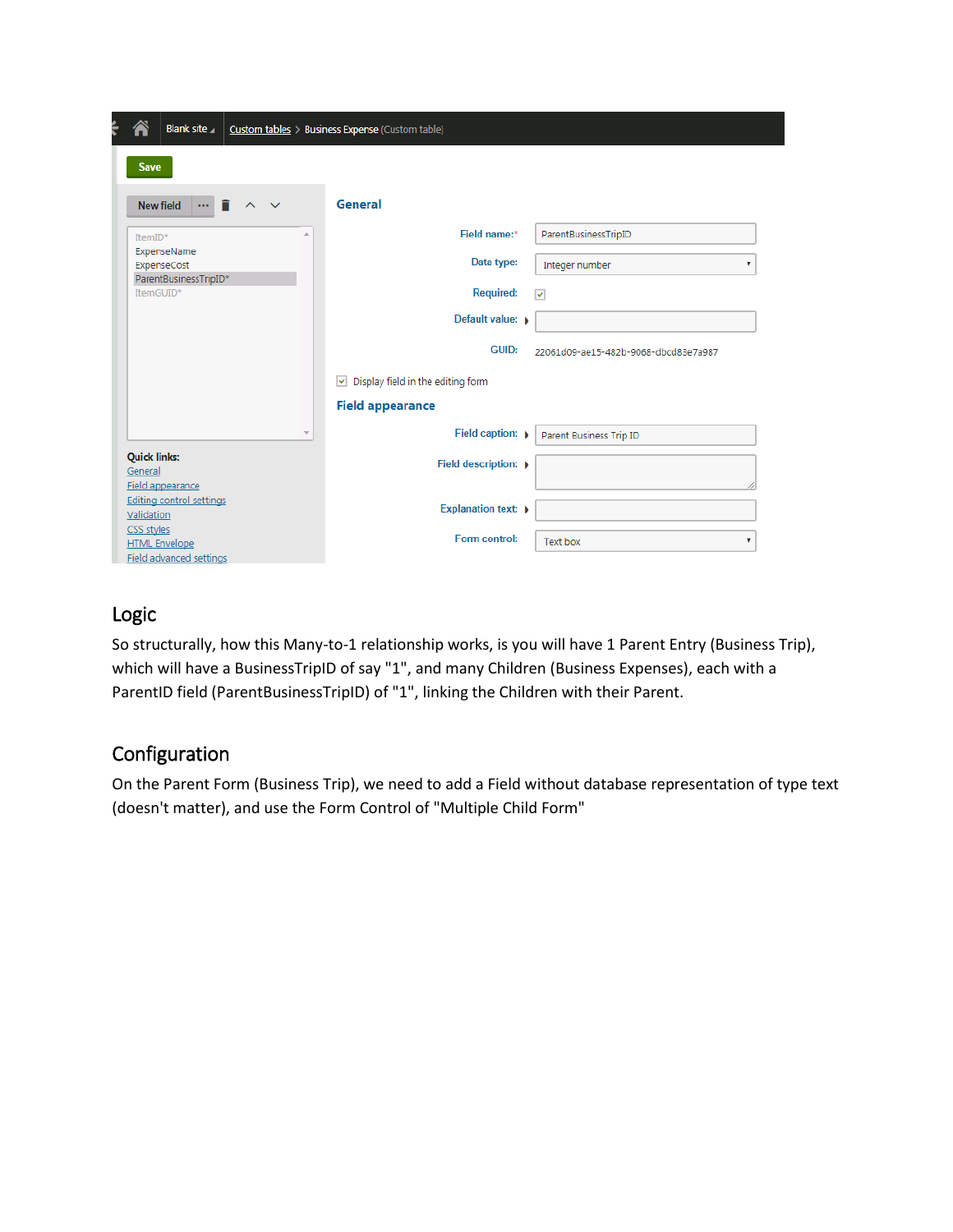| $-1$ $+$ $+$<br>New field                        | <b>Field type</b>                  |                                       |   |
|--------------------------------------------------|------------------------------------|---------------------------------------|---|
| BusinessTripID*                                  | Field type:<br>$\sim$              | Field without database representation | ۷ |
| TripName<br>TripLocation                         | General                            |                                       |   |
| TripDate                                         |                                    |                                       |   |
| New field<br>Fernitrianted"                      | Field name:"                       | ExpensesHere                          |   |
| FormUpdated*                                     | Data type:                         | Text                                  | ٠ |
|                                                  | Size:                              | 200                                   |   |
|                                                  | Required:                          | m                                     |   |
|                                                  | Default value: »                   |                                       |   |
| Quick links:                                     | $\alpha$<br>GUID:                  |                                       |   |
| General<br>Field appearance                      | Cisplay field in the editing form. |                                       |   |
| Editing control settings<br>Validation           | <b>Field appearance</b>            |                                       |   |
| CSS styles                                       | Field caption: »                   | Expenses                              |   |
| <b>HTML</b> Emissiope<br>Field advanced settings | Field description: »               |                                       |   |
|                                                  |                                    |                                       |   |

Next select the Child Class, and the Parent Form ID Field (Identifier from the current Parent Form), the Child Form Parent ID Field (the field on the Child Form that will store the Parent ID's value), and the Child ID Field (the RowID from the Child Form), as well as any Button Configuration. This tells the form what it needs in order to pull in and relate the children to the parent.

| w                                                 | Hork 600 and Figures in Examine Trip (form) and                                                |                                                      | 崇 | w                                                                     |                   | MAK (At  Quiterclubby 1 Raimets Expense (Custom to |
|---------------------------------------------------|------------------------------------------------------------------------------------------------|------------------------------------------------------|---|-----------------------------------------------------------------------|-------------------|----------------------------------------------------|
| Save<br>B)                                        | <b>Parent Form</b><br>up and providence area                                                   |                                                      |   | Sm                                                                    | <b>Child Form</b> |                                                    |
| <b>Rawlers</b> Pall                               | Weather and British Mr.<br>+ Smalled<br>A SHIP CHARLES AND                                     | <b>Salary</b><br>Child Class Name: + Illinois States |   | <b>Three Social</b><br>THYSET                                         | <b>CONTRACTOR</b> | General<br>94. A B A                               |
| husse.<br>Weldoltin<br>findate.<br>Бротание       | Alternative Form Name: 4<br>Meirice Clobben + C+                                               | School<br><b>Clust</b>                               |   | Expensations<br>Euroscian:<br>Percent consecutive Co.<br>Barnis, Etc. |                   |                                                    |
| <b>Instrument</b><br><b>Templeton</b>             | <b>Maximum Children: a</b><br>-900                                                             |                                                      |   |                                                                       |                   |                                                    |
|                                                   | Panist Form El Field: A   Europeithatti<br>Call Form Parent @ Flekt * > Electricines made      |                                                      |   |                                                                       |                   | <b>Digite: faktor the</b>                          |
|                                                   | Child IS Field - A Taxista                                                                     |                                                      |   |                                                                       |                   |                                                    |
| Quick Evies:<br>Gineal.<br><b>Skill abmirance</b> | Styling<br>1999-11-01                                                                          |                                                      |   |                                                                       |                   |                                                    |
| <b>WARRANTEE</b>                                  | <b>Carried</b><br>Add Reserve Control Location," P. Labeltone<br><b><i>URPAIDENT METAL</i></b> |                                                      |   |                                                                       |                   |                                                    |

# Additional Options

Some additional options exist, such as an Alternative Form Name (so you can define how the child form will look), the minimum Children and Maximum to enforce that there should be at least X and no more than Y child items. The Styling allows you to determine where the Add / Remove child entries buttons will appear, styling, and any HTML before/middle/after so you can control the layout.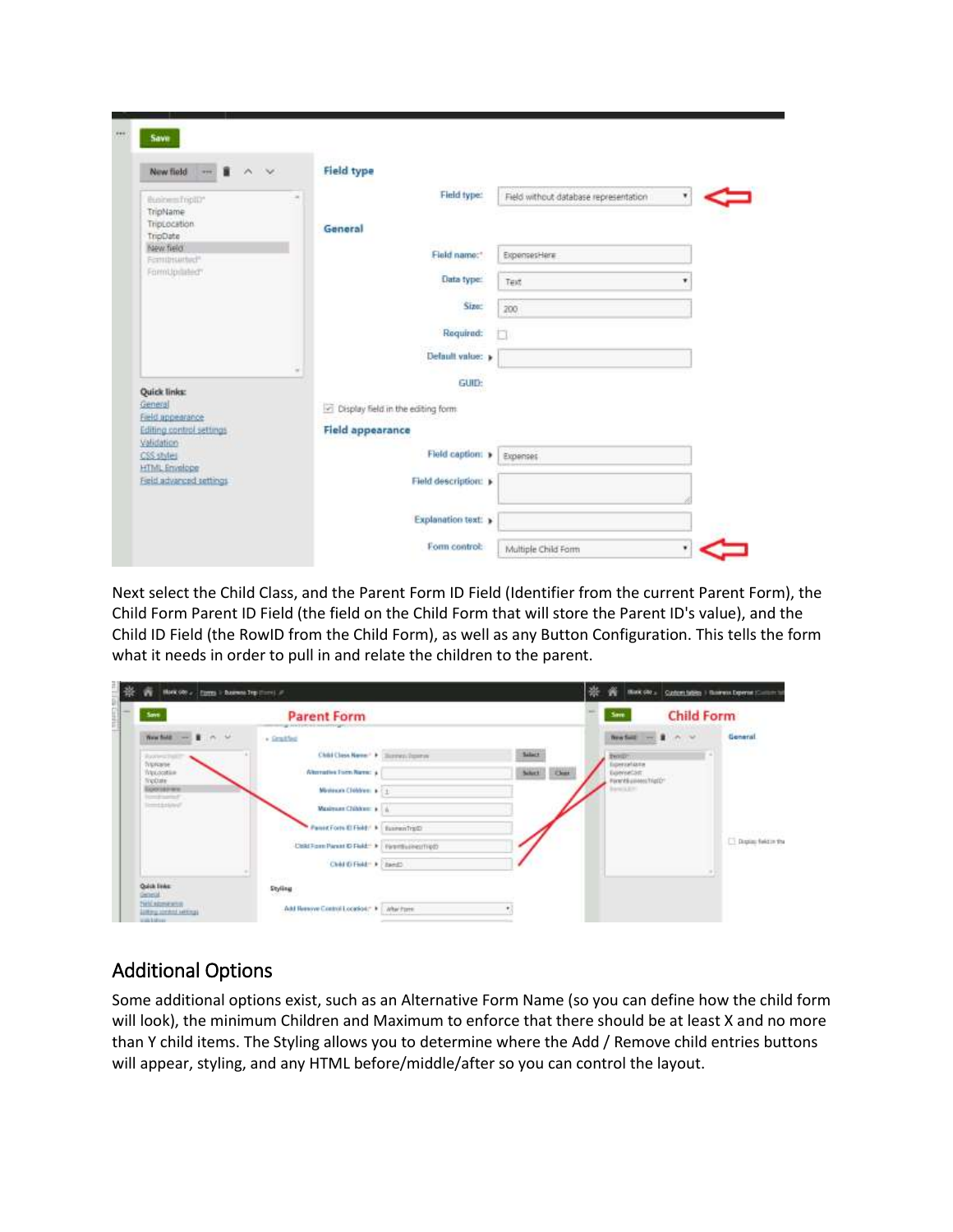### Testing out

Now simply add your Form onto a page (using something such as the on-Line form widget). You can now add multiple child items by clicking the + or -, then submit!

| Trip Name:                                                                                                      | Kentico Road Show                                  |                                                   |                      |                  |                                                        |                                      |  |  |
|-----------------------------------------------------------------------------------------------------------------|----------------------------------------------------|---------------------------------------------------|----------------------|------------------|--------------------------------------------------------|--------------------------------------|--|--|
| <b>Trip Location:</b>                                                                                           | Chicago                                            |                                                   |                      |                  |                                                        |                                      |  |  |
| <b>Trip Date:</b>                                                                                               | 10/26/2017 1:51:30 PM                              |                                                   |                      |                  |                                                        |                                      |  |  |
|                                                                                                                 | Now                                                |                                                   |                      |                  |                                                        |                                      |  |  |
|                                                                                                                 | <b>Expense Name:</b>                               | Taxi                                              |                      |                  |                                                        |                                      |  |  |
|                                                                                                                 | <b>Expense Cost:</b>                               | 10                                                |                      |                  |                                                        |                                      |  |  |
| <b>Expenses:</b>                                                                                                | $\ddot{}$<br>÷,                                    |                                                   |                      |                  |                                                        |                                      |  |  |
|                                                                                                                 | <b>Expense Name:</b>                               | Dinner                                            |                      |                  |                                                        |                                      |  |  |
|                                                                                                                 | <b>Expense Cost:</b>                               | 30                                                |                      |                  |                                                        |                                      |  |  |
|                                                                                                                 | ÷<br><b>Submit</b>                                 |                                                   |                      |                  |                                                        |                                      |  |  |
| Forms > Business Trip (Form) /                                                                                  |                                                    |                                                   |                      |                  |                                                        |                                      |  |  |
| <b>New record</b>                                                                                               | Select displayed fields                            |                                                   |                      |                  |                                                        |                                      |  |  |
| <b>Actions</b>                                                                                                  | <b>BusinessTripID</b> $\triangle$                  | <b>Trip Name</b>                                  | <b>Trip Location</b> | <b>Trip Date</b> | <b>Form inserted</b>                                   | <b>Form updated</b>                  |  |  |
|                                                                                                                 | 4                                                  | Kentico Road Show Chicago                         |                      |                  | 10/26/2017 10/26/2017 2:16:24 PM 10/26/2017 2:16:24 PM |                                      |  |  |
|                                                                                                                 |                                                    |                                                   |                      |                  |                                                        |                                      |  |  |
|                                                                                                                 | Custom tables > Business Expense (Custom table) >> |                                                   |                      |                  |                                                        |                                      |  |  |
| Select displayed fields<br><b>New item</b>                                                                      |                                                    |                                                   |                      |                  |                                                        |                                      |  |  |
| The first 5 columns are displayed by default. Click 'Select displayed fields' button to modify the filter.<br>× |                                                    |                                                   |                      |                  |                                                        |                                      |  |  |
|                                                                                                                 |                                                    |                                                   |                      |                  |                                                        |                                      |  |  |
| $\equiv$ Actions                                                                                                | ItemID A                                           | Expense Name Expense Cost Parent Business Trip ID |                      |                  | <b>GUID</b>                                            |                                      |  |  |
|                                                                                                                 | 8<br>⊙ …                                           | Taxi                                              | 10                   | 4                |                                                        | fc185348-7cb5-43b3-aaea-03ceeacbac82 |  |  |
|                                                                                                                 | 9<br>… ⊚                                           | Food                                              | 20                   | 4                |                                                        | 2d739867-956a-43a5-8856-d655855ba01b |  |  |

### Validation

Child Forms must also validate before the entire thing can submit. Child Form Data May submit during this processes, but once a Form does submit, it removes any orphaned children.

### Additional Fields

Minimum Children: Minimum number of Child Forms Required